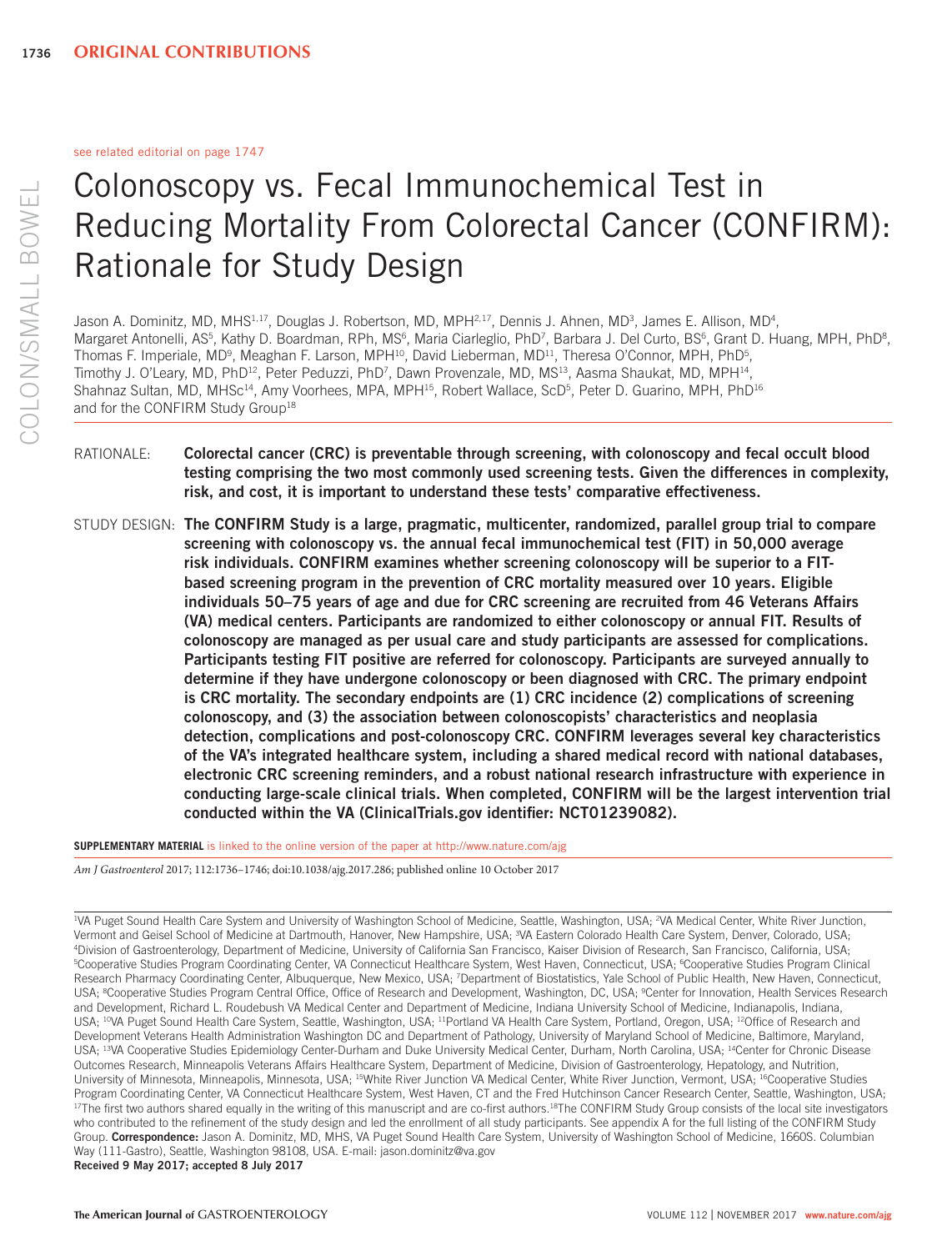#### INTRODUCTION

 Colorectal cancer (CRC) remains the second most common cause of cancer death in the United States (1) despite a decline in both CRC mortality and incidence over the last 40 years (2). Over half of the decline is estimated to be due to CRC screening  $(3,4)$ . There is strong consensus among experts regarding the value of CRC screening, but the best screening strategy is unclear. Both the US Multi-Society Task Force (5) and the US Preventive Services Task Force (6) endorse a panel of screening test options that include annual high-sensitivity fecal occult blood testing (HS-FOBT, including the fecal immunochemical test (FIT)), flexible sigmoidoscopy, colonoscopy, CT colonography, and stool-based FIT-DNA testing, though varying levels of evidence support each test. Of these recommended modalities, HS-FOBT and colonoscopy are by far the most commonly used both inside the Veterans Health Administration (VA) (7) and in the broader US population (8). These two screening approaches vary markedly in cost, convenience, and risk, but their effectiveness has not been directly compared with respect to important clinical outcomes. This paper describes the methods and rationale for the design of VA Cooperative Study #577- Colonoscopy vs. Fecal Immunochemical Test in Reducing Mortality from Colorectal Cancer (CONFIRM), a comparative effectiveness study now underway.

## STUDY OVERVIEW AND RATIONALE FOR KEY DESIGN ELEMENTS

The CONFIRM trial is being conducted in 46 VA medical centers across the United States and Puerto Rico ( **Figure 1** ). CONFIRM is a large, pragmatic, randomized, controlled, superiority trial designed to compare the effectiveness of screening colonoscopy and annual FIT screening in an average CRC risk population with a primary endpoint of CRC mortality after, at minimum, 10 years of follow up. The secondary endpoints are to compare the effectiveness of the two strategies with respect to CRC incidence, to evaluate the safety of colonoscopy, and to evaluate the association between colonoscopists' characteristics and colonoscopy outcomes including neoplasia detection, complications, and post-colonoscopy CRC.

The initial study protocol was approved for funding by the Department of Veterans Affairs Cooperative Studies Program Study (VA CSP) in June 2010. With a recruitment goal of 50,000 participants, it will be the largest intervention trial ever funded by VA when completed. Study recruitment began at pilot sites on 22 May 2012. Recruitment is expected to be complete in late 2017, with follow-up complete by late 2027. The rationale for key study design elements is available in the **Supplementary text** .

#### **Study population and recruitment**

**Study population.** Asymptomatic, average-risk adults between the age of 50 and 75 years who are due for screening (e.g., no colonoscopy in the past 9.5 years, no FIT in the past 10 months) were eligible for enrollment ( **Table 1** ). Exclusion criteria included conditions requiring colonoscopy for screening, surveillance, or diagnostic purposes. Individuals who were up-to-date with CRC screening became eligible when sufficient time elapsed to meet the entry criteria. Individuals unlikely to benefit from screening due to significant comorbidity and those with prior colectomy were also excluded.

**Recruitment.** Multiple approaches were used to identify potential study participants, and potentially eligible Veterans were contacted through one of several mechanisms to assess their eligibility and interest in trial participation. These mechanisms included direct referrals from clinicians, advertisements, and direct solicitation for enrollment to Veterans who appeared to be eligible. Study members educated clinical staff about CONFIRM and offered multiple methods of referral. Electronic consultation processes were developed and, at some centers, the electronic CRC screening reminder was also modified to prompt consultation. Automated reports were developed to identify potentially eligible Veterans from the electronic health record (e.g., using age, prior screening records, and comorbidity), allowing the research staff to prompt providers to consider referrals. Various invitation letters were used to directly recruit participants, each offering the Veteran the ability to "opt out" of further contact. As prior studies have shown that a recommendation from one's personal physician is a strong predictor of screening adherence  $(9-11)$ , the preferred letter was signed by the Veterans primary care provider. Other letters were signed by the local Chief of Primary Care, Chief of Gastroenterology, and/or local study investigators. At some study sites, referrals for endoscopic CRC screening were reviewed for candidacy for CONFIRM participation. Local study personnel were encouraged to educate Veterans about the trial at various health education classes. Other recruitment materials (e.g., posters, flyers, electronic bulletin board advertisements, buttons, and brochures) were displayed or distributed within the participating VA medical centers. Eligible individuals were enrolled either in person or over the telephone once they provided written informed consent and Health Insurance Portability and Accountability Act authorization. Information about reasons for ineligibility or reasons for declining to participate was collected through a dedicated case report form from individuals who were approached about CONFIRM but did not subsequently participate.

 To assist with study recruitment, CONFIRM leveraged the CSP Network of Dedicated Enrollment Sites (NODES) program. This program funds experienced NODES managers who support recruitment efforts at CONFIRM sites, including troubleshooting of issues and training in best practices for recruitment ( 12 ).

#### **Baseline assessment and randomization**

 Enrolled participants were asked to complete a baseline CRC risk factor survey, including demographics, medication use (e.g., aspirin, statins), habits (e.g., tobacco, alcohol, and exercise), prior CRC screening, and family history of CRC (see **Supplementary** for data collection forms). Female participants were also queried about hormonal exposure.

After completing the baseline assessment, participants were randomized to either colonoscopy or annual FIT screening using a centralized Electronic Data Capture website. Randomization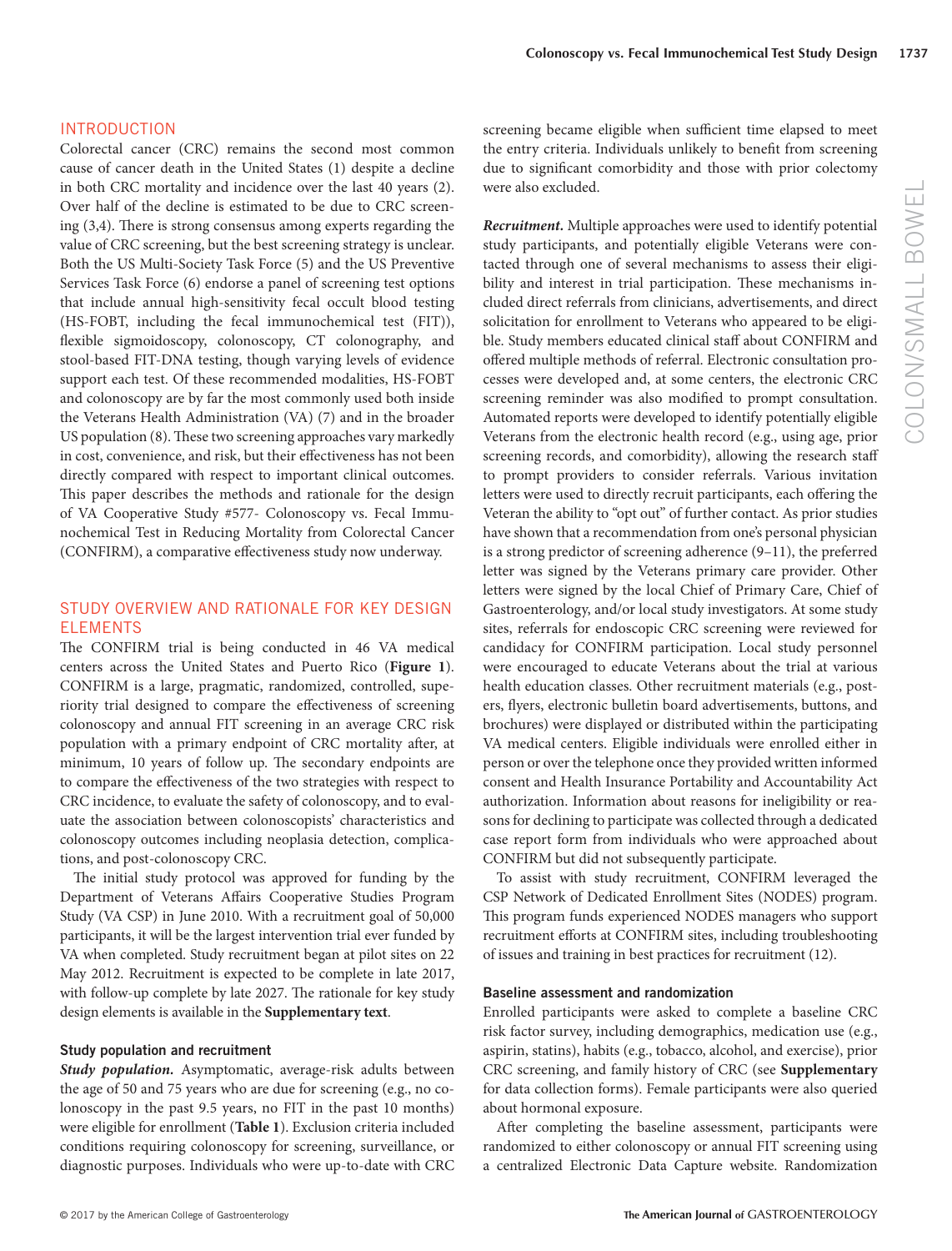

**Figure 1.** Study sites.

was stratified by medical center using a random permuted block scheme with variable block size. Those randomized to FIT were given instructions both orally and in writing on FIT completion and provided with a FIT kit at the time of the randomization (either in person or through the mail, for those who were enrolled via telephone). For those randomized to colonoscopy, the coordinator facilitated exam scheduling.

#### **Study interventions**

*FIT.* Veterans randomized to FIT screening were instructed in the performance of the test and the importance of annual testing by study staff. We chose the OC-Sensor FIT (Polymedco, Inc., Cortland, NY), which is a single sample test, with a manufacturer's recommended cutoff for determining a positive result of  $20 \mu$ g hemoglobin/g stool. This threshold for defining a positive test is used by laboratories across the VA. Initially, if the first FIT kit was not submitted within 28 days, a second kit was mailed. In December 2013, this interval was extended to 45 days after it was determined that many initial FIT kits were being returned in the 28-45-day window. FIT screening is offered each year for participants who either test negative or fail to return a FIT kit. This process is initiated  $\sim$ 10 months after the latest FIT result (or anniversary of randomization for those who do not return their FIT). As there is evidence that pre-notification increases screening uptake ( 13 ), a letter is mailed 45 days prior to the FIT kit reminding the participant that they are due for screening. This letter is accompanied by an annual survey that queries about any diagnosis of CRC, exposure to colonoscopy, or change in contact information (see **Supplementary** ). Participants who indicate a CRC diagnosis or exposure to colonoscopy are contacted by study staff for details.

 FIT kits are then mailed each annual cycle. If the test is not returned within 45 days, a second kit with a reminder is sent. Replacement kits are provided as needed (e.g., due to loss or damage). FIT kits are processed at a VA central lab in Albuquerque, NM and results are mailed directly to the study participant. The FIT result is also placed within the participant's local VA electronic health record (i.e., the site of initial recruitment) for routine clinical care purposes. For those with a positive FIT result, a letter is also sent to the local study investigator who is responsible for arranging for diagnostic colonoscopy and reporting the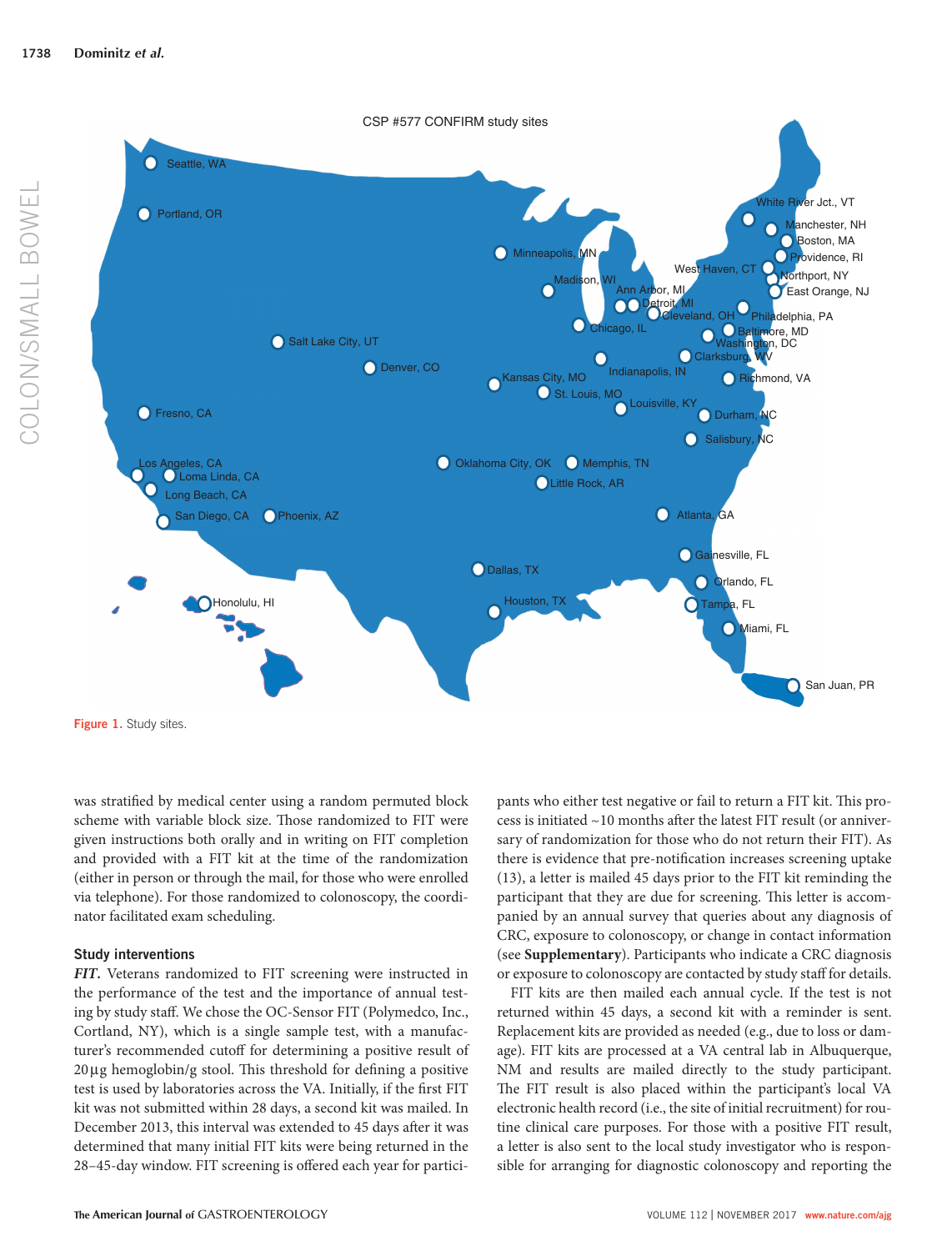| Table 1. Inclusion and exclusion criteria                                                          |
|----------------------------------------------------------------------------------------------------|
| Inclusion criteria                                                                                 |
| Veteran eligible for VA medical care                                                               |
| Men and women aged 50–75 years                                                                     |
| Able to provide informed consent                                                                   |
| Exclusion criteria                                                                                 |
| Symptoms of lower gastrointestinal tract disease warranting colonoscopic<br>evaluation, including: |
| >1 episode of rectal bleeding within the past 6 months                                             |
| Iron deficiency anemia                                                                             |
| Unintentional weight loss (>10% of baseline weight) over 6 months                                  |
| Family history of CRC in a first degree relative at any age                                        |
| Prior history of colonic disease including:                                                        |
| Inflammatory bowel disease (e.g., ulcerative colitis or Crohn's disease)                           |
| One or more colorectal neoplastic polyps                                                           |
| CRC                                                                                                |
| Prior history of colonic resection                                                                 |
| Prior colonic examination, including:                                                              |
| Colonoscopy within the past 9.5 years                                                              |
| Sigmoidoscopy within the past 5 years                                                              |
| Barium enema within the past 5 years                                                               |
| CT colonography within the past 5 years                                                            |
| gFOBT or FIT in the past 10 months                                                                 |
| Multi-target stool DNA test in the past 3 years <sup>a</sup>                                       |
| Pregnancy                                                                                          |
| Prisoner                                                                                           |
| Significant comorbidity that would preclude benefit from screening                                 |
| Participation in a concurrent interventional study pertaining to the colon<br>or rectum            |
| Likely inability to track the individual over time (e.g., no permanent                             |

 Likely inability to track the individual over time (e.g., no permanent address at the time of screening for study entry)

CT, computed tomography; gFOBT, guaiac fecal occult blood test; VA, Veterans Health Administration; CRC, colorectal cancer; FIT, fecal immunochemical test. a Exclusion criteria added on 19 June 2015.

colonoscopy outcome or reasons for lack of colonoscopy to the CONFIRM VA CSP Coordinating Center in West Haven, CT. Once FIT positive, participants are not routinely offered additional FIT screening through the study. These participants are reminded annually about the need for colonoscopy given the prior positive screen, until colonoscopy is performed.

**Colonoscopy.** Participants randomized to colonoscopy are scheduled for colonoscopy using standard processes at their VA facility. If they fail to complete their colonoscopy, follow-up is performed per local policy. The VA encourages the use of a split-dose bowel preparation for colonoscopy (14), but the study does not mandate any special colonoscopic procedures, instrumentation, preparation, or endoscopic follow-up outside of the expectation of usual high quality clinical care. Study colonoscopies can be performed by any physician with colonoscopy privileges at the participating VA. Physicians in training (e.g., gastroenterology fellows or surgical residents) may participate in study colonoscopies only under the direct one-on-one supervision of the entire procedure by an endoscopist with colonoscopy privileges. While some VA facilities employ nurse practitioners or physician assistants to perform colonoscopy, these providers are not permitted to perform CONFIRM study colonoscopies. At some VA sites, screening colonoscopies may be referred to endoscopists outside the VA; CONFIRM participants who are referred outside the VA are followed in the same manner as those undergoing colonoscopy within the VA.

 Follow-up colonoscopy exams for those with a positive FIT or those with abnormal findings at colonoscopy are managed according to the usual practices of the VA centers. Likewise, those with a negative examination would be expected to have a recommendation to repeat colonoscopy in 10 years, per current guidelines (5), assuming screening is clinically warranted. As the study protocol does not dictate surveillance intervals, clinicians are free to make recommendations based upon their usual practice. Local site investigators were provided with current guidelines on colonoscopic screening and surveillance with the recommendation to share with their colleagues (15). As new surveillance recommendations are published, the VA National Gastroenterology Program disseminates these to all colonoscopy providers. Participating sites are instructed to adhere to the same requirements for colonoscopists for FIT positive colonoscopy as outlined for the study colonoscopy described above. Colonoscopy-arm participants are also mailed the annual survey as described for FIT-arm participants.

#### **Outcomes**

*CRC mortality .* Participant survival will be monitored for at least 10 years, with assessment through annual surveys and data reported to vital status registries, including the VA Vital Status File ( 16 ) and the National Center for Health Statistics' National Death Index (to determine cause of death). As our primary endpoint is CRC mortality, we will attempt to distinguish death from CRC as opposed to death with CRC. For those participants who are known to have been diagnosed with CRC but do not have CRC listed on their death certificate, adjudication will be performed by a dedicated committee (blinded to randomization status) to determine if the death was attributable to CRC based upon chart review. CRC mortality will be defined to be present when the death certificate records indicate CRC as a cause of death or when adjudicated as such.

*CRC incidence .* CRC incidence will be determined through the annual survey, as well as through centralized queries of VA databases, including the National Patient Care Files, the VA Central Cancer Registry, the Centers for Medicare and Medicaid database and the Surveillance, Epidemiology and End Results Program (SEER) database. All cases of CRC identified in either the VA Central Cancer Registry (17) or the SEER database (18) will be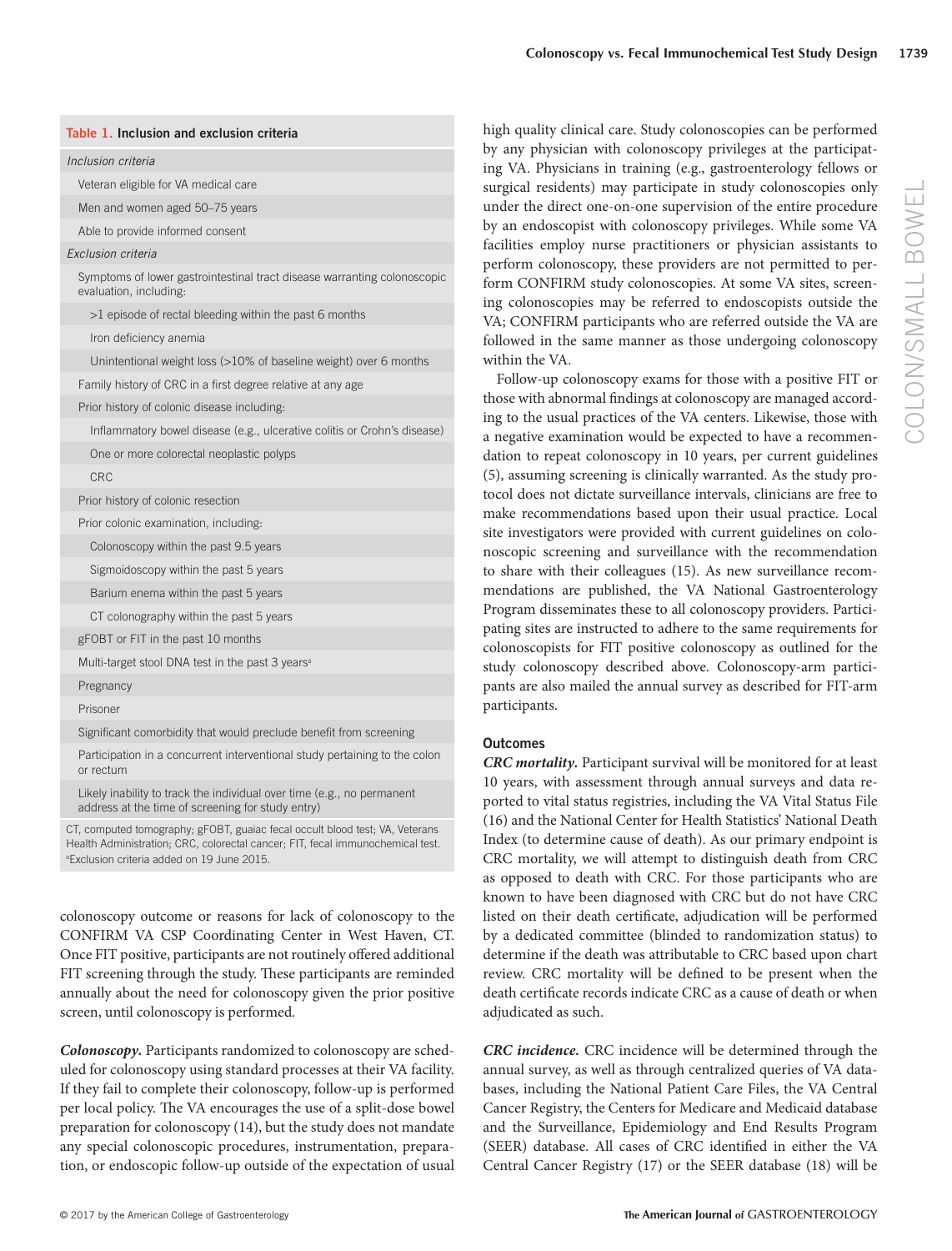*Colonoscopy complication rates .* To determine colonoscopy complications, study coordinators call participants 30–45 days following their study colonoscopy to ascertain if complications had occurred. Post-procedural phone call scripts specifically assess for bleeding, perforation, hospitalization, and cardiovascular events. Chart review was also performed prior to inquiring about any potential adverse events occurring between the initiation of the bowel preparation and 30 days after the study colonoscopy. In addition, national VA Corporate Data Warehouse data is queried to identify events occurring within 30 days of the colonoscopy that may have been missed. This process serves to identify events occurring in participants that could not be contacted by telephone despite a minimum of 3 attempts or to specifically inquire of participants that, when reached, may have forgotten. This process also identifies care (including colonoscopy and/or management of complications) that occurs at other VA facilities or even at non-VA facilities when the VA pays for that care. In addition to the above process for ascertaining complications, participants who report undergoing colonoscopy on their annual survey are queried about any complications of those procedures.

*Colonoscopists' characteristics and neoplasia detection .* Neoplasia detection has been shown to be quite variable across endoscopists (19,20). There is also evidence that the variation in adenoma detection is associated with subsequent outcomes, including CRC incidence and mortality  $(21,22)$ . Therefore, the CONFIRM study will also examine the association between endoscopist characteristics and important clinical outcomes, including neoplasia detection, interval CRC, and complications. All colonoscopists were asked to complete an optional brief questionnaire concerning their training and colonoscopy experience.

#### **Follow-up procedures & minimization of crossover**

 All active study participants are surveyed annually by mail for at least 10 years or until death. The survey includes a cover letter that not only reminds participants of their enrollment in CONFIRM, but it also reminds them of their randomization arm and makes special mention of any non-adherence concerns identified for the individual. For example, those who have tested FIT positive but have not yet undergone colonoscopy are asked to contact their physician and/or the study team for assistance. The data collection schedule is shown in **Table 2** .

 When mail is returned due to an invalid address, study personnel seek a current address through searches of the national VA databases, which are updated during healthcare visits. The study team also utilizes alternate contact information that was provided at the time of enrollment and can utilize national search firms, as needed.

 Cross-over (e.g., screening colonoscopy performed in FIT arm participants) can jeopardize CONFIRM study aims. To minimize

crossover, the study team asked sites to deactivate the electronic health record's CRC screening reminder once a Veteran was randomized in the CONFIRM trial. A note was placed in the electronic health record indicating that the Veteran is participating in the CONFIRM trial and detailing the randomization assignment. In addition, participants were given a laminated "wallet card" indicating their participation in CONFIRM and the arm to which they have been randomized, as well as a contact number should they have questions about study participation. Participants were asked to keep the card on their person and share it with their primary care physicians. However, for those participants who are nonadherent with two successive rounds of FIT screening or who fail to have colonoscopy within ~14 months of randomization, processes are in place to reactivate the reminder so that their clinicians can assess the need for screening. These non-adherent participants are also mailed a letter encouraging them to be screened using the randomized strategy and assistance with arranging that screening is also offered. This message is reinforced with annual letters, encouraging screening within the arm to which they have been randomized.

#### **Quality assurance**

The study leadership team regularly reviews reports detailing various aspects of the conduct of the study by participating site, such as completion of study forms, screening adherence, diagnostic colonoscopy after positive FIT, and colonoscopy quality metrics. These data are shared with the entire study team and any concerning findings are given focused attention with affected sites. In December 2014, the VA issued a policy on CRC screening that emphasized the importance of timely follow-up of positive FIT results and added a new requirement that all facilities monitor the quality of colonoscopy, with recommendations for tracking of bowel preparation quality, cecal intubation, and adenoma detection rates (14). In February 2017, the VA issued a memo to formally reemphasize the importance of timely management of individuals with positive FIT results.

#### **Statistical considerations**

 Given the additional risk and cost of colonoscopy, the CONFIRM Planning Committee recommended powering the study to detect a 40% reduction in CRC mortality compared to FIT screening. Based upon prior studies of FOBT (23) and colonoscopy (24–26), we assumed a 10-year mortality from CRC to be 4.0/1000 in the FIT arm (i.e., 33% reduction compared to no screening) and 2.4/1000 in the colonoscopy arm (i.e., 60% reduction compared to no screening). We assumed a 1% annual rate of crossover from FIT to colonoscopy and a 0.5% annual rate of loss to follow-up. A sample size of 50,000 participants has >80% power to detect this 40% difference in 10-year CRC mortality (see **Supplementary**).

 A comparison of time to CRC death in the screening colonoscopy arm vs. the FIT screening arm will be performed according to the intention-to-screen principle. The Kaplan–Meier product limit method will be used to estimate cumulative CRC mortality rates. A stratified log-rank statistic will be used to test differences in CRC mortality rates between the screening regimens to account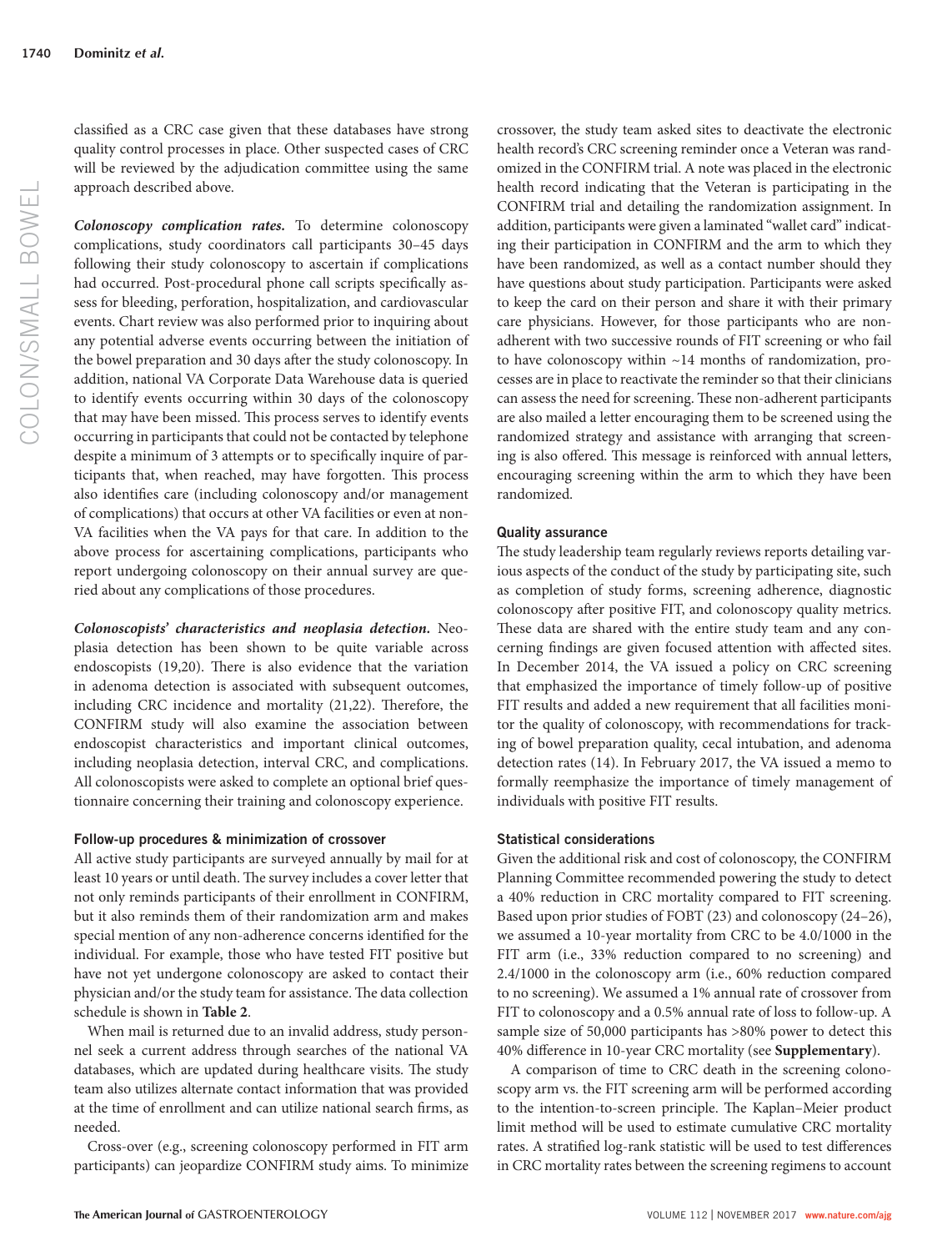|                                                                                                                                                   | <b>Screening</b> | <b>Baseline</b> | 30-45 day post<br>screening colonoscopy | Annually | 10 Years |
|---------------------------------------------------------------------------------------------------------------------------------------------------|------------------|-----------------|-----------------------------------------|----------|----------|
| Screening evaluation                                                                                                                              | X                |                 |                                         |          |          |
| History of colonoscopy, FOBT, sigmoidoscopy, barium enema, CT colonography,<br>family history, demographics, health care utilization, medications |                  | $\times$        |                                         |          |          |
| Lifestyle measures diet, vitamins, tobacco, alcohol, exercise; hormonal expo-<br>sures (women)                                                    |                  | $\times$        |                                         |          |          |
| Randomization                                                                                                                                     |                  | $\times$        |                                         |          |          |
| Contact information                                                                                                                               |                  | $\times$        |                                         |          |          |
| Colonoscopy quality info                                                                                                                          |                  |                 | $\times$                                |          |          |
| Colonoscopy findings                                                                                                                              |                  |                 | $\times$                                |          |          |
| Complications of study colonoscopy                                                                                                                |                  |                 | $\times$                                |          |          |
| Complications of other colonoscopy                                                                                                                |                  |                 |                                         | $\times$ |          |
| Current contact information                                                                                                                       |                  |                 |                                         | $\times$ |          |
| Health care utilization                                                                                                                           |                  |                 |                                         | $\times$ |          |
| Recent colonoscopy                                                                                                                                |                  |                 |                                         | X        |          |
| Recent cancer diagnosis                                                                                                                           |                  |                 |                                         | $\times$ |          |
| <b>CRC</b> incidence                                                                                                                              |                  |                 |                                         |          | X        |
| Vital status                                                                                                                                      |                  |                 |                                         |          | X        |
| Cause of death                                                                                                                                    |                  |                 |                                         |          | $\times$ |
| CRC, colorectal cancer; CT, computed tomography; FOBT, fecal occult blood testing.                                                                |                  |                 |                                         |          |          |

#### **Table 2 . Data collection schedule**

for the stratified randomization by site. All time-to-event data will be censored at the date of death from causes other than CRC or at the end of the 10-year follow-up period for survivors (i.e., administrative censoring). A *P*-value of 0.05 (two-sided) will be used as the level of significance for the primary outcome. In a sensitivity analysis, a Cox proportional hazards model will be used to adjust for the following pre-specified baseline covariates: age, sex, race, body mass index, tobacco use, and aspirin/NSAID use to see if any of these variables have an impact on the effect of screening regimen on CRC mortality.

 A similar analysis will be used for CRC incidence with censoring occurring at date of death due to a cause other than CRC or at the end of the 10-year follow-up period. As CRC incidence is expected to be initially higher in the colonoscopy arm because of increased sensitivity for cancer relative to one-time FIT screening (27), with an expected fall in subsequent incidence (28), methods appropriate for a non-proportional hazard may be used.

### STUDY OVERSIGHT

 Ethical oversight of the entire study is provided by a single VA Central Institutional Review Board. Study progress is monitored monthly by an Executive Committee comprised of study leadership, subject matter experts and selected study investigators. An external independent Data Monitoring Committee (DMC), comprised of subject matter experts in CRC screening and biostatistics, reviews the trial on a semi-annual basis and has access to unblinded outcome data. The DMC membership reports to the study sponsor with their recommendations for study continuation or early termination, based upon review of data on issues, such as recruitment and safety.

### **DISCUSSION**

The CONFIRM trial is pragmatically designed to compare the effectiveness of a screening strategy of colonoscopy to annual FIT screening for the prevention of CRC mortality; it is the largest intervention trial ever funded by the Veterans Health Administration. The CONFIRM trial is the only such trial in the US but there are three ongoing European trials that address similar questions. ( 29–31 ) All of these are large, prospective trials that compare colonoscopy to another approach (FIT, no screening or both); in the U.S., a no-screening control group would not be considered ethical since CRC screening in the average risk population is the standard of care.

There are many differences among the ongoing randomized clinical trials of colonoscopy, including the primary endpoints, duration for follow-up, and FIT interval ( **Table 3** ), but perhaps the most important is the basic study design. CONFIRM is fundamentally different in that all enrolled participants provide informed consent *prior to* randomization, indicating willingness to accept screening with either approach. This is in contrast to the European trials which randomize individuals from population registries without informed consent. Those allocated to a control (no-screening) arm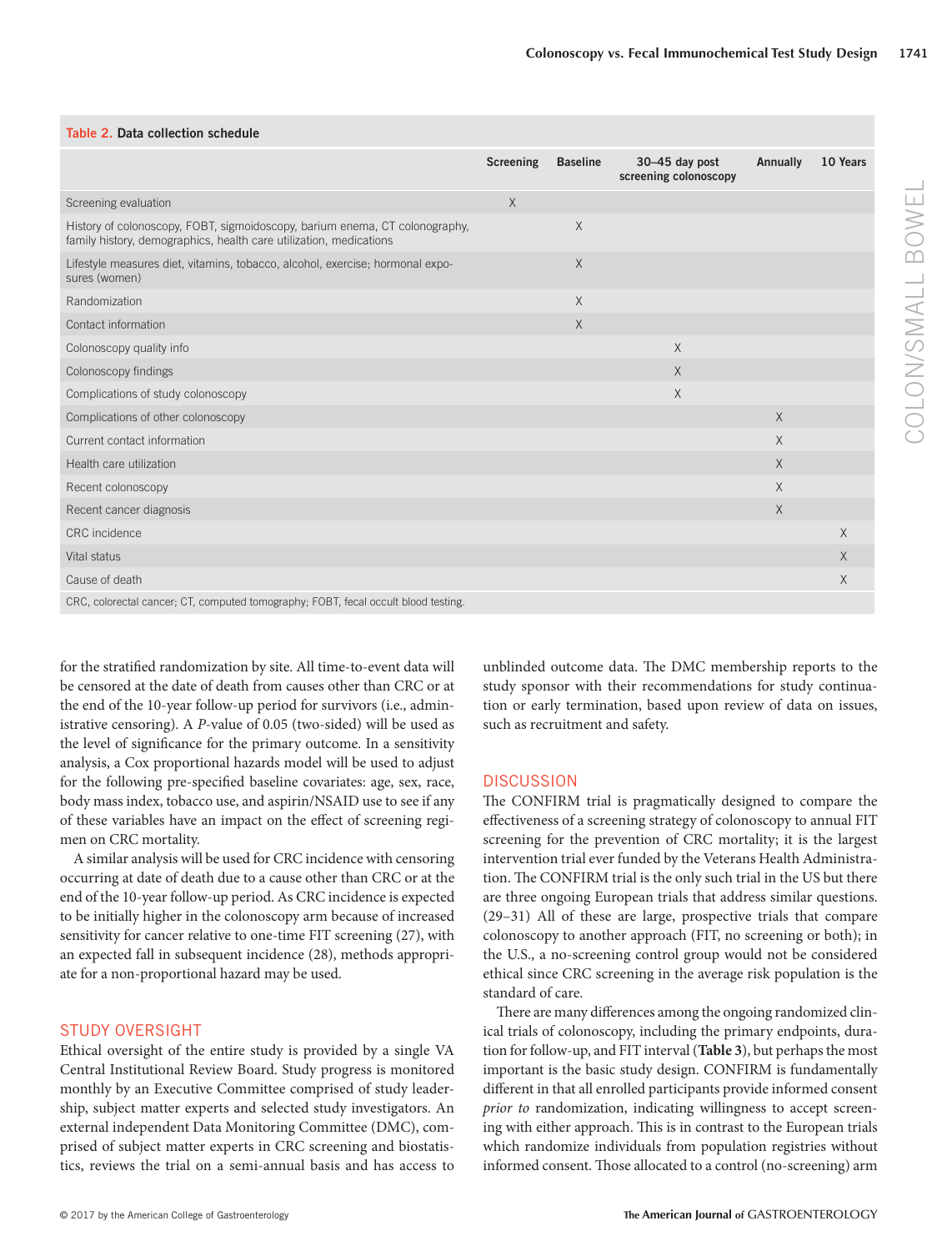| Table 3. Description of ongoing controlled trials of colonoscopy vs FIT or no screening |  |
|-----------------------------------------------------------------------------------------|--|
|-----------------------------------------------------------------------------------------|--|

| Study (country)                                       | <b>Size</b> | Age at<br>recruitment | Assignment of screening<br>intervention       | Comparison (ratio)                                                            | Follow-up<br>years | <b>CRC</b> outcomes           |
|-------------------------------------------------------|-------------|-----------------------|-----------------------------------------------|-------------------------------------------------------------------------------|--------------------|-------------------------------|
| <b>CONFIRM (United States)</b>                        | 50,000      | $50 - 75$             | Consent prior to randomi-<br>zation           | Colonoscopy- Program<br>vs. annual $FIT(1:1)$                                 | 10                 | 1° Mortality<br>2° Incidence  |
| COLONPREV (29) (Spain)                                | 57,000      | $50 - 69$             | Post-randomization<br>invitation              | Colonoscopy-one time<br>vs. biennial $FIT(1:1)$                               | 10                 | 1° Mortality and<br>Incidence |
| NordiCC (30) (Netherlands,<br>Norway, Poland, Sweden) | 95,000      | $55 - 64$             | Post-randomization<br>invitation <sup>a</sup> | Colonoscopy one time<br>vs. no screening $(1:2)$                              | 15                 | 1° Incidence and<br>Mortality |
| SCREESCO (31) (Sweden)                                | 200,000     | $59 - 62$             | Post-randomization<br>invitation <sup>a</sup> | Colonoscopy one time<br>vs. FIT at year 1 and 3<br>vs. no screening $(1:2:3)$ | 15                 | 1° Mortality<br>2° Incidence  |

CRC, colorectal cancer; FIT, fecal immunochemical test.

a Control (non-screening arm) passively followed through registry data without consent.

are not aware that they are part of a study, while those allocated to a screening arm are assessed for eligibility and offered the predetermined screening option, but the study design readily allows for and records crossover between screening arms.

Given this major recruitment difference, one would expect that the compliance with the assigned intervention would be higher and the crossover rate would be lower in CONFIRM relative to the other trials. In fact, initial results indicate relatively low compliance and high crossover in the COLONPREV trial (29). Like CON-FIRM, COLONPREV is a two-arm trial comparing colonoscopy to FIT with a primary outcome of CRC mortality; COLONPREV has completed enrollment and reported their results through the initial screening round. The COLONPREV participation rates were 24.6% in the colonoscopy arm and 34.2% in the first round of the FIT, and the crossover rates were high. Among those who accepted a screening offer, 23.2% and 1.2% in the colonoscopy and FIT arms, respectively, requested the alternate screening test. In the NordICC trial, colonoscopy participation ranged from 22.9% in the Netherlands, to 33.0% in Poland, to 39.8% in Sweden to 60.7% in Norway  $(32)$ . This variation is remarkable given that Poland, Sweden, and Norway each used the same invitation routines (while the Netherlands required a pre-procedure clinic visit), suggesting differences in screening uptake based upon cultural settings and beliefs. While adherence has not yet been reported in CONFIRM, it will likely be higher for each intervention since CONFIRM participants explicitly consented to have their recommended screening strategy determined through randomization, indicating a willingness to be screened and some level of equipoise about the two tests. Further, the acceptance rate of CRC screening is likely to be influenced by the screening culture of the countries involved. The 24.6% adherence in the COLONPREV colonoscopy-arm might be expected in a country with low overall CRC screening rates (33), but it would be unexpected in the US where CRC screening is considered the standard of care and colonoscopy is common. Current estimates suggest that over 60% of the population is adherent with CRC screening recommendations (8) and there is a national effort to reach an 80% screening rate by

2018 (34). The VA currently has exceeded 80% adherence with CRC screening since 2009.

Study design differences also impact the analysis and interpretation of the results. Low participation and high crossover rates in the European trials may limit the generalizability of an intentionto-screen analysis. The European trials will assess the willingness of their population to be screened, their choices among screening tests and the outcome of offering a CRC screening strategy to a European population. The CONFIRM study will present both intention-to-screen and per-protocol analyses and we expect that it will directly answer the question of the efficacy of a strategy of an initial colonoscopy vs. annual FIT screening.

There are several threats to the completion, interpretation, and applicability of the CONFIRM trial. Identification and accrual of individuals is time consuming and labor intensive. It is expected that CONFIRM will meet its 50,000 participant accrual goal by late 2017. The primary endpoint of this trial is CRC mortality at 10-year follow-up. CRC mortality has been steadily decreasing and survival after CRC diagnosis has been lengthening in the US (2), so it is possible that there will be fewer CRC deaths in the study population than were assumed in the sample size calculation. If the number of CRC mortality endpoints is lower than predicted, extending the follow-up of the study participants for all participants until 2027 will increase the average follow-up from 10 years to ~12.5 years, thereby increasing statistical power. Non-adherence and crossovers can threaten the validity of the efficacy result if the compliance rates do not reflect real-world experience, though the study team has made considerable effort to assure high quality performance of screening at every step of the process. Although an intention-to-screen analysis will be used for the primary outcome, a per-protocol analysis has been included in the analytic plan. Since the primary results of this trial will not be known for over a decade, there is always a threat that a new test will disrupt the current CRC screening options and make the comparison of colonoscopy with FIT less relevant. However, we expect that both FIT and colonoscopy will remain major screening test options for the foreseeable future.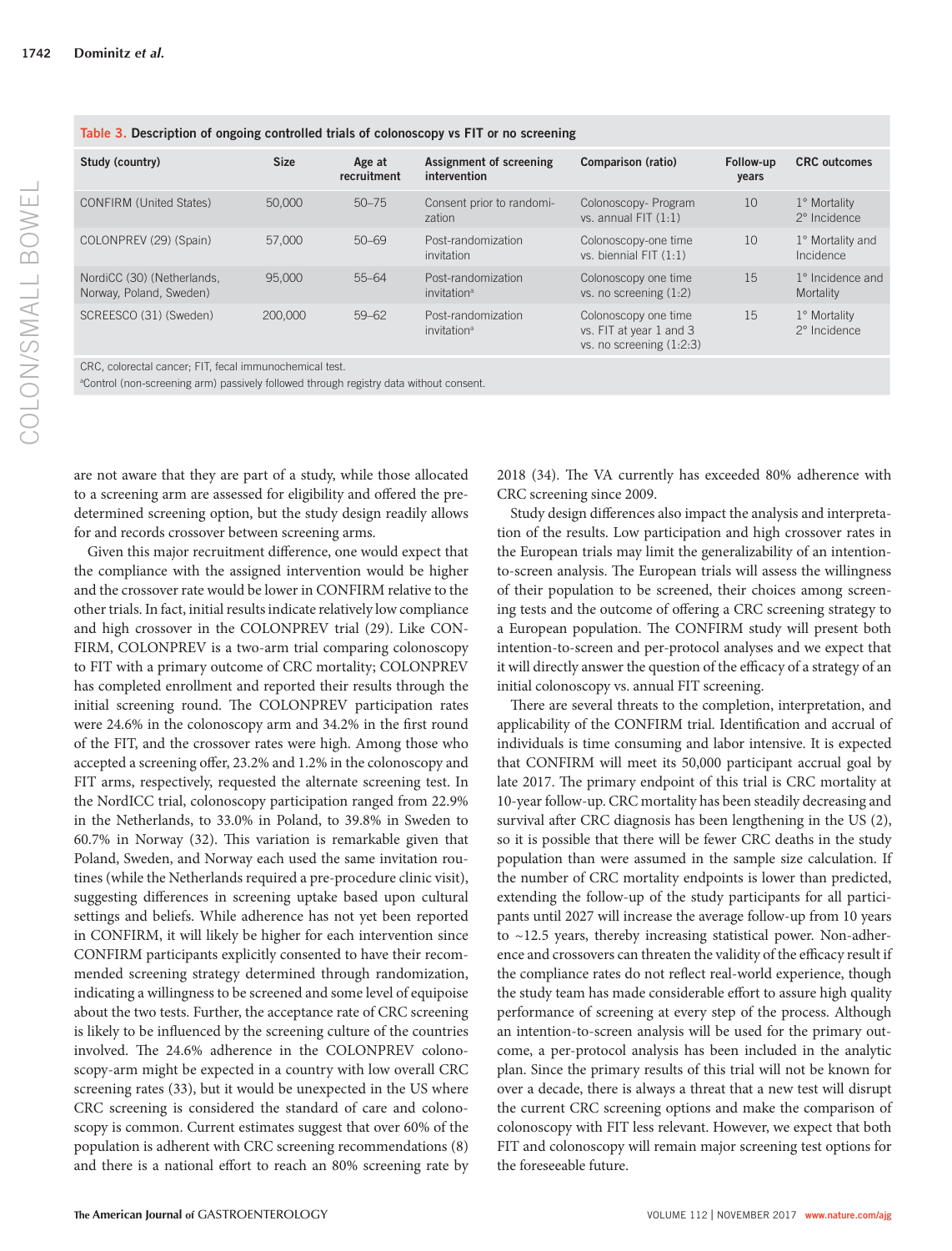# **CONCLUSIONS**

The CONFIRM study is a large, pragmatic trial that will randomize 50,000 average risk adults to compare the effectiveness of screening colonoscopy vs. annual FIT screening for the reduction in CRC mortality, with expected study completion in 2027. CONFIRM leverages several key characteristics of the VA's integrated healthcare system, including a shared medical record with national databases, electronic CRC screening reminders, and a robust national research infrastructure with experience in conducting large-scale clinical trials. CONFIRM will be the largest intervention trial conducted within VA and will advance our understanding of CRC screening.

# **ACKNOWLEDGMENTS**

This study is being funded by the Cooperative Studies Program, Department of Veterans Affairs, Office of Research and Development, Washington, DC. The views expressed in this article are those of the authors and do not necessarily represent the views of the U.S. Department of Veterans Affairs or U.S. Government.

# **CONFLICT OF INTEREST**

**Guarantor of the article:** Jason A. Dominitz, MD, MHS. **Specific author contributions:** (1) With respect to author contributions, all of the authors have approved the final version of the manuscript. The specific contributions are detailed below: Jason A. Dominitz: planning and conducting the study, collecting and interpreting data, and drafting the manuscript; Douglas J. Robertson: planning and conducting the study, collecting and interpreting data, and drafting the manuscript; Dennis J. Ahnen: planning and conducting the study, collecting and interpreting data, and drafting the manuscript; James E. Allison: planning and conducting the study, interpreting data, and drafting the manuscript; Margaret Antonelli: planning and conducting the study, and drafting the manuscript; Kathy D. Boardman: planning and conducting the study, collecting and interpreting data, and drafting the manuscript; Maria Ciarleglio: planning and conducting the study, collecting and interpreting data, and drafting the manuscript; Barbara J. Del Curto: planning and conducting the study, collecting and interpreting data, and draft ing the manuscript; Grant D. Huang: planning and conducting the study, collecting and interpreting data, and drafting the manuscript; Thomas F. Imperiale: planning and conducting the study, collecting and interpreting data, and drafting the manuscript; Meaghan F. Larson: planning and conducting the study, collecting and interpreting data, and drafting the manuscript; David Lieberman: planning and conducting the study, collecting and interpreting data, and drafting the manuscript; Theresa O'Connor: planning and conducting the study, collecting and interpreting data, and drafting the manuscript; Timothy J. O'Leary: planning and conducting the study, interpreting data, and drafting the manuscript; Peter Peduzzi: planning and conducting the study, collecting and interpreting data, and drafting the manuscript; Dawn Provenzale: planning and conducting the study, collecting and interpreting data, and drafting the manuscript; Aasma Shaukat: planning and conducting the study, collecting and interpreting data, and drafting the manuscript; Shahnaz Sultan: planning and conducting the study, collecting and interpreting

data, and drafting the manuscript; Amy Voorhees: planning and conducting the study, collecting and interpreting data, and draft ing the manuscript; Robert Wallace: planning and conducting the study, collecting and interpreting data, and drafting the manuscript; Peter D. Guarino: planning and conducting the study, collecting and interpreting data, and drafting the manuscript.

Financial support: This study is being funded by the Cooperative Studies Program, Department of Veterans Affairs, Office of Research and Development, Washington, DC. The Veterans Affairs Cooperative Studies Program is involved with the design and conduct of the study and the collection and management of study data. The Sponsor has reviewed and approved the manuscript, however, had no role in the decision to submit the manuscript for publication.

**Potential competing interests:** Douglas J. Robertson: Medtronic, Scientific Advisory Board (Medtronic produces the PillCam Colon 2 system); Dennis J Ahnen: Data Monitoring Committee Member for Cancer Prevention Pharmaceuticals' trial of sulindac and DFMO in FAP; Timothy J. O'Leary: i. GRAIL: Member of Population Health Study Scientific Advisory Board and ii. MioDx: Member of Scientific Advisory Board.

# **Study Highlights**

# **WHAT IS CURRENT KNOWLEDGE**

- Colorectal cancer screening reduces cancer incidence and mortality.
- Colonoscopy and fecal occult blood testing are the two most commonly used screening modalities in the United States.
- There are no published head-to-head comparative effectiveness studies of colonoscopy vs. fecal occult blood testing for cancer mortality or incidence.

# **WHAT IS NEW HERE**

- The VA Cooperative Studies Program has initiated the first US study (CONFIRM) comparing screening colonoscopy to annual fecal immunochemical testing.
- The CONFIRM Study will enroll 50,000 average risk adults and follow them for 10 years to assess cancer mortality and incidence.
- $\blacktriangledown$  The CONFIRM Study is the largest prospective trial ever undertaken by the VA, and it leverages several unique features of the Veterans Health Administration, including its electronic health records and clinical reminders systems.

# **REFERENCES**

- 1. Siegel RL, Miller KD, Fedewa SA et al. Colorectal cancer statistics, 2017. CA Cancer J Clin 2017;67:177-93.
- 2. Welch HG, Robertson DJ. Colorectal cancer on the decline--why screening can't explain it all. N Engl J Med 2016;374:1605-7.
- 3. Edwards BK , Ward E , Kohler BA *et al.* Annual report to the nation on the status of cancer, 1975-2006, featuring colorectal cancer trends and impact of interventions (risk factors, screening, and treatment) to reduce future rates. Cancer 2010;116:544-73.
- 4. Zauber AG. The impact of screening on colorectal cancer mortality and incidence: has it really made a difference? Dig Dis Sci 2015;60:681-91.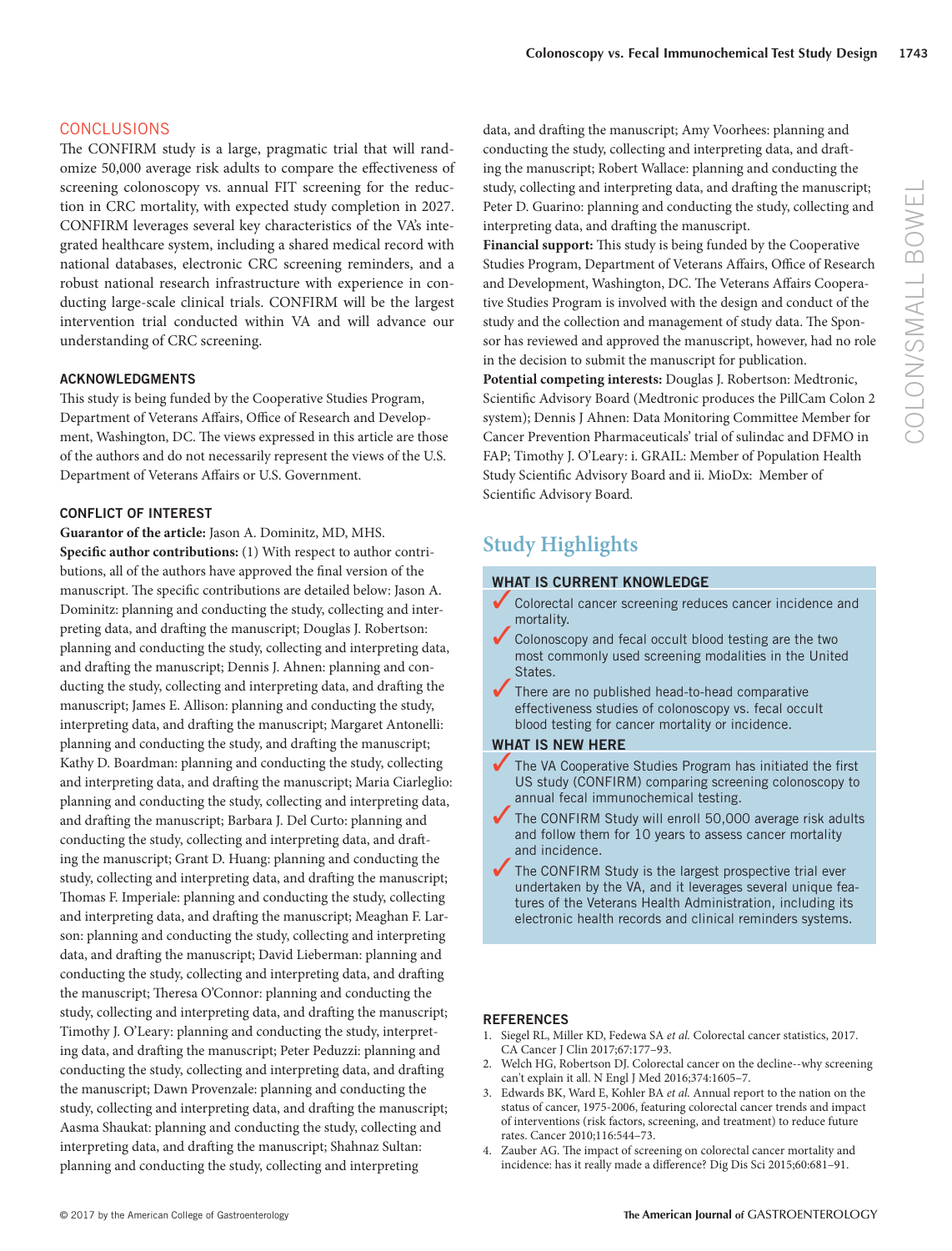- 5. Rex DK, Boland CR, Dominitz JA et al. Colorectal cancer screening: recommendations for physicians and patients from the U.S. multi-society task force on colorectal cancer. Am J Gastroenterol 2017;112:1016-30.
- 6. U. S. Preventive Services Task Force. Bibbins-Domingo K, Grossman DC *et al.* Screening for colorectal cancer: US Preventive Services Task Force recommendation statement. JAMA 2016;315:2564-75.
- 7. El-Serag HB, Petersen L, Hampel H et al. The use of screening colonoscopy for patients cared for by the Department of Veterans Affairs. Arch Intern Med 2006;166:2202-8.
- Centers for Disease C, Prevention. Vital signs: colorectal cancer screening test use--United States, 2012. MMWR Morb Mortal Wkly Rep 2013; 62:881-8
- Hewitson P, Ward AM, Heneghan C et al. Primary care endorsement letter and a patient leaflet to improve participation in colorectal cancer screening: results of a factorial randomised trial. Br J Cancer 2011;105:475-80.
- 10. Zajac IT, Whibley AH, Cole SR et al. Endorsement by the primary care practitioner consistently improves participation in screening for colorectal cancer: a longitudinal analysis. J Med Screen 2010;17:19-24.
- 11. Cole S, Young G, Byrne D *et al.* Participation in screening for colorectal cancer based on a faecal occult blood test is improved by endorsement by the primary care practitioner. J Med Screen 2002;9:147-52.
- 12. Condon DL, Beck D, Kenworthy-Heinige T et al. A cross-cutting approach to enhancing clinical trial site success: The Department of Veterans Affairs' Network of Dedicated Enrollment Sites (NODES) model . Contemp Clin Trials Commun 2017;6:78-84.
- 13. Libby G, Bray J, Champion J et al. Pre-notification increases uptake of colorectal cancer screening in all demographic groups: a randomized controlled trial. J Med Screen 2011;18:24-9.
- 14. U.S. Department of Veterans Affairs. U.S. Department of Veterans Affairs. VHA Directive 1015: Colorectal Cancer Screening. 2014 (cited on 27 March 2017); Available at https://www.va.gov/vhapublications/publications. cfm?pub=1.
- 15. Lieberman DA, Rex DK, Winawer SJ et al. Guidelines for colonoscopy surveillance after screening and polypectomy: a consensus update by the US Multi-Society Task Force on Colorectal Cancer . Gastroenterology 2012:143:844-57
- 16. Sohn MW, Arnold N, Maynard C et al. Accuracy and completeness of mortality data in the Department of Veterans Affairs. Popul Health Metr 2006:4:2.
- 17. Park LS, Tate JP, Rodriguez-Barradas MC et al. Cancer incidence in HIV-infected vs. uninfected veterans: comparison of cancer registry and ICD-9 code diagnoses. J AIDS Clin Res 2014;5:1000318.
- 18. National Cancer Institute. Surveillance, Epidemiology, and End Result Program:Quality Improvement Process. (cited on 27 March 2017); Available at https://seer.cancer.gov/qi/process.html.
- 19. Kahi CJ, Hewett DG, Norton DL et al. Prevalence and variable detection of proximal colon serrated polyps during screening colonoscopy . Clin Gastroenterol Hepatol 2011;9:42-6.
- 20. Barclay RL, Vicari JJ, Doughty AS et al. Colonoscopic withdrawal times and adenoma detection during screening colonoscopy . N Engl J Med 2006 ; 355 : 2533 – 41 .
- 21. Corley DA, Jensen CD, Marks AR et al. Adenoma detection rate and risk of colorectal cancer and death. N Engl J Med 2014;370:1298-306.
- 22. Kaminski MF, Regula J, Kraszewska E et al. Quality indicators for colonoscopy and the risk of interval cancer. N Engl J Med 2010;362: 1795-803.
- 23. Mandel JS, Bond JH, Church TR et al. Reducing mortality from colorectal cancer by screening for fecal occult blood. Minnesota Colon Cancer Control Study. N Engl J Med 1993;328:1365-71.
- 24. Muller AD, Sonnenberg A. Prevention of colorectal cancer by flexible endoscopy and polypectomy. A case-control study of 32,702 veterans . Ann Intern Med 1995;123:904-10.
- 25. Baxter NN , Goldwasser MA , Paszat LF *et al.* Association of colonoscopy and death from colorectal cancer. Ann Intern Med 2009;150:1-8.
- 26. Kahi CJ, Imperiale TF, Juliar BE et al. Effect of screening colonoscopy on colorectal cancer incidence and mortality . Clin Gastroenterol Hepatol 2009:7:770-5.quiz 711.
- 27. Lee JK, Liles EG, Bent S et al. Accuracy of fecal immunochemical tests for colorectal cancer: systematic review and meta-analysis . Ann Intern Med 2014:160:171.
- 28. Hoff G, Grotmol T, Skovlund E et al. Risk of colorectal cancer seven years after flexible sigmoidoscopy screening: randomised controlled trial. BMJ 2009;338:b1846.
- 29. Quintero E, Castells A, Bujanda L et al. Colonoscopy vs. fecal immunochemical testing in colorectal-cancer screening. N Engl J Med 2012;366:697-706.
- 30. Kaminski MF, Bretthauer M, Zauber AG et al. The NordICC Study: rationale and design of a randomized trial on colonoscopy screening for colorectal cancer. Endoscopy 2012;44:695-702.
- 31. Screesco trial at http://www.clinicaltrials.gov/ct2/show/NCT02078804 . (Accessed on 27 March 2017). (Cited on 16 November 2014); Available at http://www.clinicaltrials.gov/ct2/show/NCT02078804 .
- 32. Bretthauer M, Kaminski MF, Loberg M et al. Population-based colonoscopy screening for colorectal cancer: a randomized clinical trial . JAMA Intern Med 2016;176:894-902.
- 33. Binefa G, Garcia M, Mila N et al. Colorectal Cancer Screening Programme in Spain: results of key performance indicators after five rounds (2000-2012). Sci Rep 2016;6:19532.
- 34. Fedewa SA, Ma J, Sauer AG et al. How many individuals will need to be screened to increase colorectal cancer screening prevalence to 80% by 2018? Cancer 2015;121:4258-65.

# APPENDIX A

 Appendix A CONFIRM Study Group Cooperative Studies Program Coordinating Center, VA Connecticut Healthcare System, West Haven, CT key staff: Gary R. Johnson, MS, Beata M. Planeta, MS.

Local/co-local site investigators:

| Site name        | <b>Facility name</b>               | Local/co-local site investigator(s): present and past                               |
|------------------|------------------------------------|-------------------------------------------------------------------------------------|
| Ann Arbor        | VA Ann Arbor Healthcare System     | Stacy Menees, MD<br>Sameer Saini, MD, MS<br>Past: Phillip Schoenfeld, MD, MSEd, MSc |
| Atlanta          | Atlanta VA Medical Center          | Stephan Goebel, MD<br>Past: Mohammad Wehbi, MD                                      |
| <b>Baltimore</b> | Baltimore VA Medical Center        | Erik C. von Rosenvinge, MD                                                          |
| <b>Boston</b>    | VA Boston Health Care System       | Gyorgy Baffy, MD, PhD<br>Ildiko Halasz, MD<br>Past: Marcos C. Pedrosa, MD, MPH      |
| Chicago          | Jesse Brown VA Medical Center      | Lyn Sue Kahng, MD                                                                   |
| Clarksburg       | Louis A. Johnson VA Medical Center | Riaz Cassim, MD                                                                     |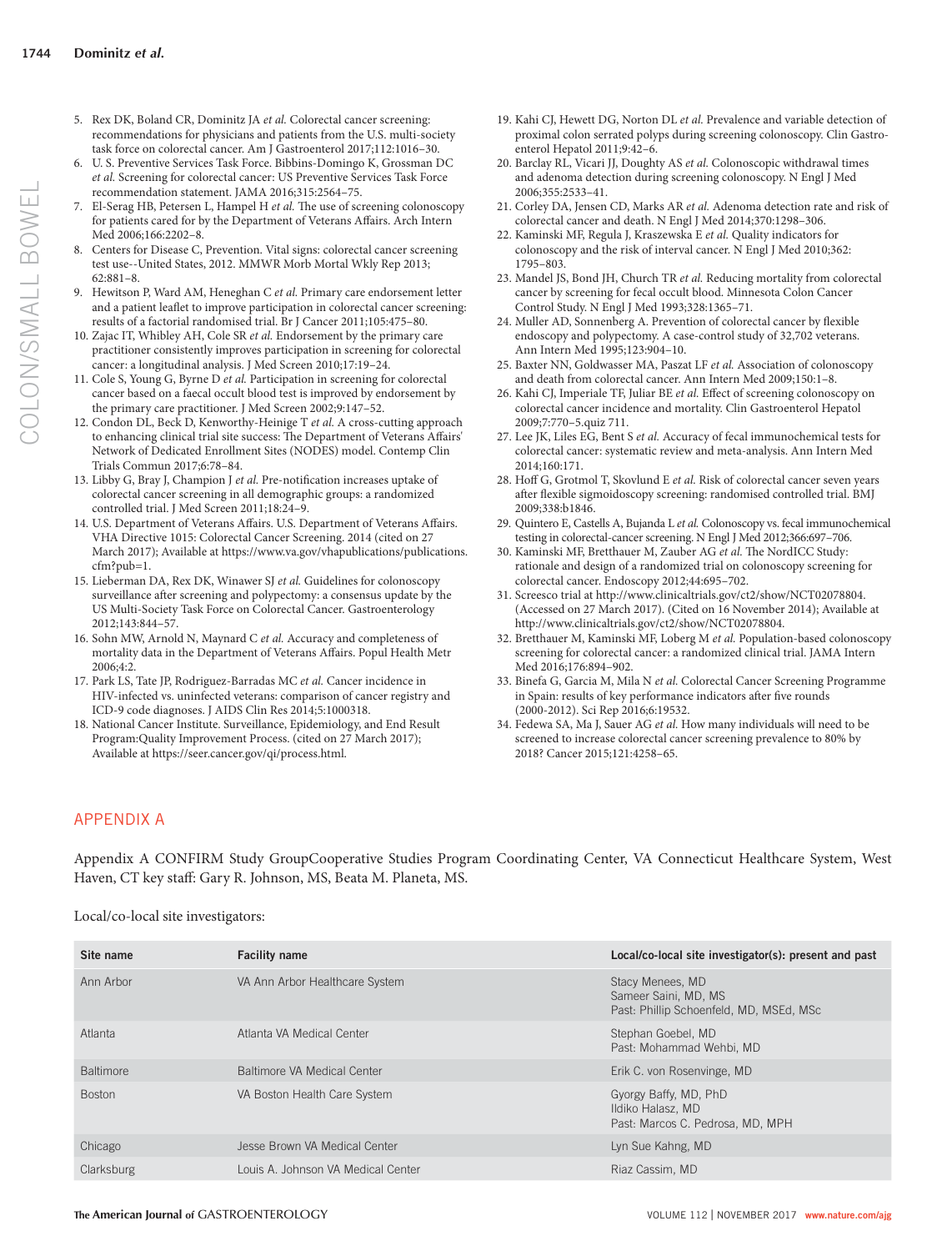| Site name     | <b>Facility name</b>                                                                   | Local/co-local site investigator(s): present and past                                                                     |
|---------------|----------------------------------------------------------------------------------------|---------------------------------------------------------------------------------------------------------------------------|
| Cleveland     | Louis Stokes Cleveland VA Medical Center                                               | Katarina B. Greer, MD, MS<br>Margaret F. Kinnard, MD                                                                      |
| Dallas        | VA North Texas Health Care System                                                      | William V. Harford, Jr. MD                                                                                                |
| Denver        | VA Eastern Colorado Health Care System                                                 | Jed E. Olson, MD<br>Swati G. Patel, MD<br>Past: Dennis J. Ahnen, MD<br>Kenneth H. Berman, MD<br>J. Andy Mengshol, MD, PhD |
| Detroit       | John D. Dingell VA Medical Center                                                      | Fadi Antaki, MD                                                                                                           |
| Durham        | Durham VA Medical Center                                                               | Deborah A. Fisher, MD, MHS                                                                                                |
| East Orange   | New Jersey Health Care System                                                          | Isabelita Cordoba Rellosa, MD<br>Christopher Lenza, DO                                                                    |
| Fresno        | VA Central California Health Care System                                               | Devang Prajapati, MD<br>Helen W. Wong, MD                                                                                 |
| Gainesville   | Malcom Randall VA Medical Center (North Florida/South Georgia VA<br>Healthcare System) | Rebecca J. Beyth, MD, MSc<br>Past: Shahnaz Sultan, MD, MHSc                                                               |
| Honolulu      | VA Pacific Islands Health Care System                                                  | Joseph Manlolo, MD<br>Past: Fernando V. Ona, MD                                                                           |
| Houston       | Michael E. DeBakey VA Medical Center                                                   | Rhonda A. Cole, MD<br>Eric K. Taylor, NP                                                                                  |
| Indianapolis  | Richard L. Roudebush VA Medical Center                                                 | Thomas F. Imperiale, MD<br>Charles Kahi, MD                                                                               |
| Kansas City   | Kansas City VA Medical Center                                                          | Tarun Rai, MD<br>Prateek Sharma, MD<br>Past: Steven R. Warlick, MD                                                        |
| Little Rock   | Central Arkansas Veterans Healthcare System                                            | Curt H. Hagedorn, MD<br>Past: Lubna Maruf, MD                                                                             |
| Loma Linda    | VA Loma Linda Healthcare System                                                        | Ronald Fernando, MD<br>Christian S. Jackson, MD                                                                           |
| Long Beach    | VA Long Beach Healthcare System                                                        | M. Mazen Jamal, MD, MPH<br>Douglas J. Nguyen, MD<br>Past: Farrukh H. Merchant, MD                                         |
| Los Angeles   | VA Greater Los Angeles Healthcare System                                               | Joseph R. Pisegna, MD                                                                                                     |
| Louisville    | Robley Rex VA Medical Center                                                           | Endashaw Omer, MD, MPH<br>Dipendra Parajuli, MD                                                                           |
| Madison       | William S. Middleton Memorial Veterans Affairs Medical Center                          | Adnan Said, MD, MS                                                                                                        |
| Manchester    | Manchester VA Medical Center                                                           | Heiko Pohl, MD                                                                                                            |
| Memphis       | Memphis VA Medical Center                                                              | Claudio Tombazzi, MD<br>Past: Toan D. Nguyen, MD                                                                          |
| Miami         | Miami VA Healthcare System                                                             | Paul A. Feldman, MD, MSC                                                                                                  |
| Minneapolis   | Minneapolis VA Health Care System                                                      | Aasma Shaukat, MD, MPH                                                                                                    |
| Northport     | Northport VA Medical Center                                                            | Edward Sun, MD<br>Past: Robert D. Shaw, MD                                                                                |
| Oklahoma City | Oklahoma City VA Medical Center                                                        | Mohammad Madhoun, MD<br>William M. Tierney, MD                                                                            |
| Orlando       | Orlando VA Medical Center                                                              | Heather Hockman, MD<br>Past: Christopher Lopez, MD                                                                        |
| Philadelphia  | Philadelphia VA Medical Center                                                         | E. Carter Paulson, MD<br>Past: Martin Tobi, MB, ChB                                                                       |
| Phoenix       | Phoenix VA Health Care System                                                          | Michele Young, MD                                                                                                         |
| Portland      | Portland VA Health Care System                                                         | Nancy C. Ho, MD<br>David Lieberman, MD<br>Past: Ranjan C.V. Mascarenhas, MD                                               |
| Providence    | Providence VA Medical Center                                                           | Kittichai Promrat, MD                                                                                                     |